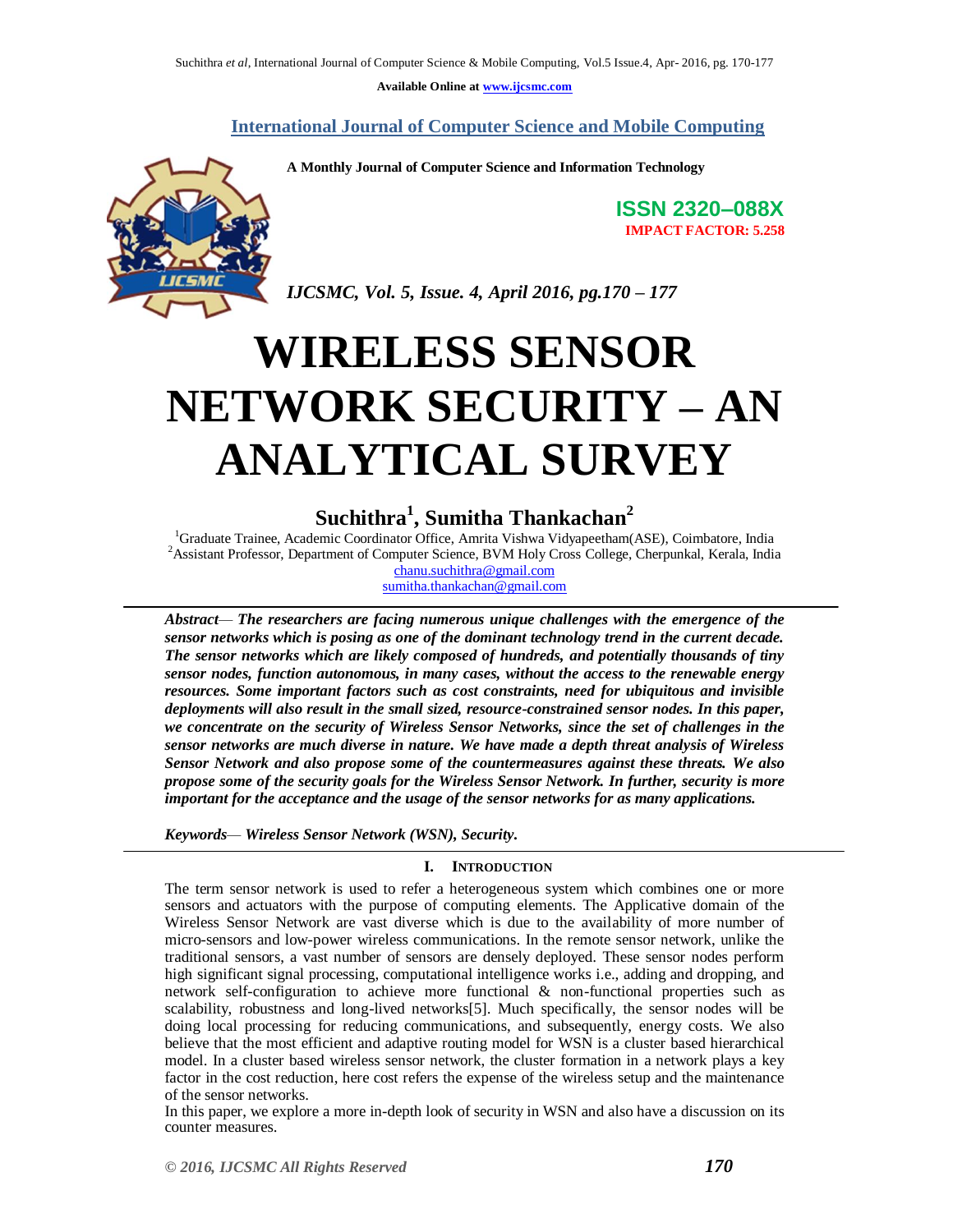#### **II. ARCHITECTURE OF A WIRLESS SENSOR NETWORK**

A typical WSN consists of the following network components:

- **Sensor motes (Field devices)** The field devices which are mounted in the process, must be capable of routing the packets on the behalf of other devices in the network. In most of the cases, the characterization or the control of the process or the process equipment is quite entrepreneurial. A router is a special type of field device which do not have any process sensors or the control equipment, which controls the network access and it also does not have the interface with the process itself.
- **Gateway or Access points**  A Gateway enables the communication between the host application and the field devices.
- **A Network manager**  A Network Manager is the one which is responsible for the configuration of the network. It also schedules the communication between the devices (i.e., configuring super frames), helps in the management of routing the tables and also helps in monitoring and reporting the current status of the network.
- **The Security manager** The Security Manager does Key generation, Key storage, and Key management.





#### **III. SECURITY ANALYSIS OF A WSN NETWORK**

The simplicity in Wireless Sensor Network is with the resource constrained nodes which makes them extremely vulnerable to a variety of attacks. Attackers can eavesdrop on the highly confidential transmission, add/drop bits to the channel, replay the previously send packets and many more attacks. The Security of the Wireless Sensor Network supports all the functional and non-functional security properties: confidentiality, integrity, authenticity and availability. Attackers deploy malicious nodes with the similar hardware capabilities in which the legitimate nodes collide to attack the system cooperatively. The attacker might come upon purchasing these malicious nodes separately, or by "turning" a few legitimate nodes by capturing and physically overwriting the memory of the nodes. In some cases, colliding nodes may have high-quality communicative links which are available for the coordination of the attack. Sensor nodes are not tamper resistant and if there is any resistance nodes which adversary compromise any node, then the attacker can extract all the key material, data, and code which is stored on that particular node. While the tamper resistance may be viable defense for the physical node compromise for some wireless networks, where we do not see the presence of any general purpose solution. In extreme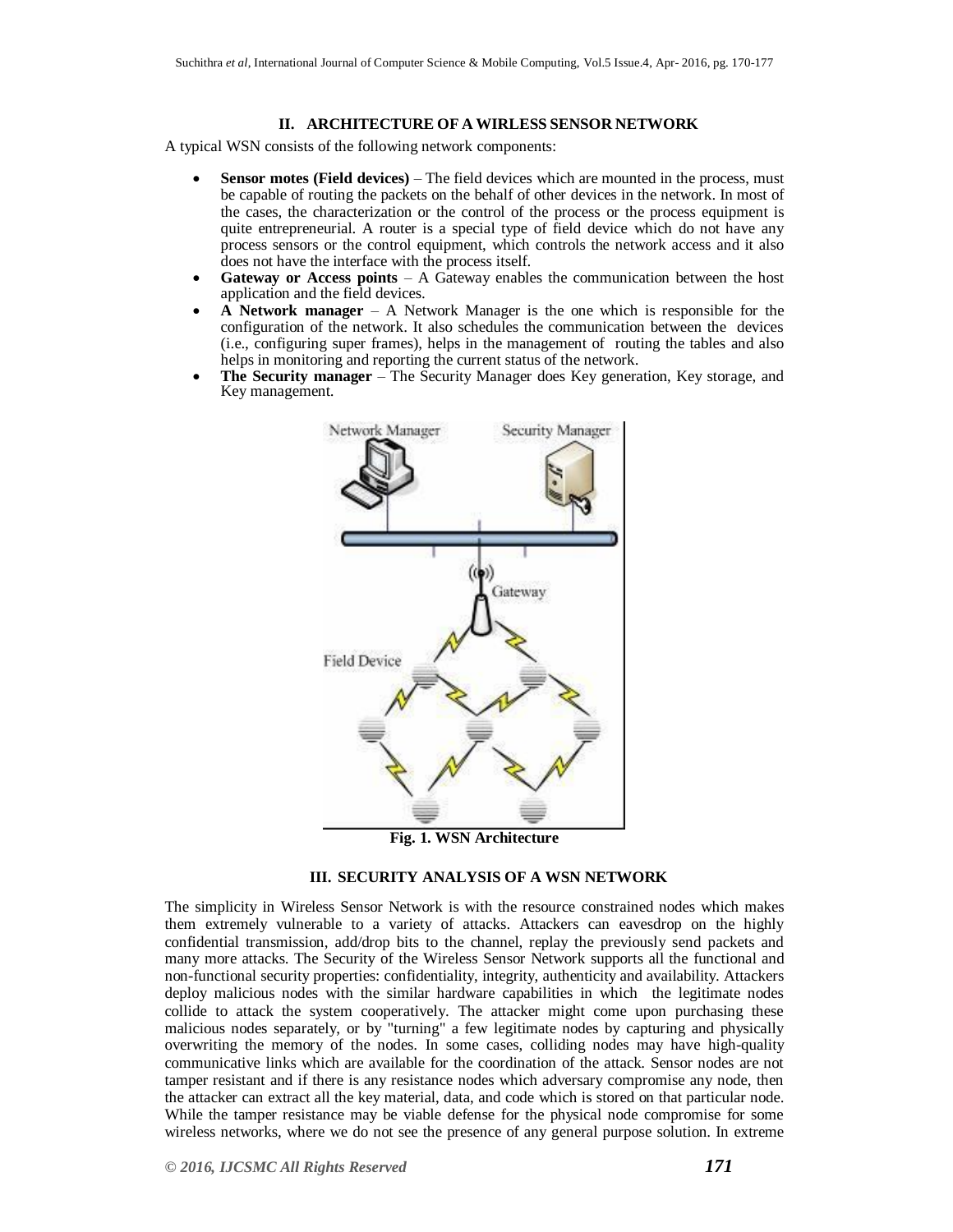Suchithra *et al*, International Journal of Computer Science & Mobile Computing, Vol.5 Issue.4, Apr- 2016, pg. 170-177

cases, an effective tamper resistance also tend to add a significant rate of per-unit cost, and the sensor nodes are intended to be a very inexpensive [1] [2] [3] [4] to afford.

The identification and categorization of attacks in a Wireless Sensor Network is as follows:

## **3.1. Denial of Service Attack**

*Denial of Service (DoS)* is an event which occurs and diminishes or eliminates the performance capacity of the network and its expected function [16].

#### **Different Types of DoS Attacks:**

There are 12 different DoS Attacks in different Layers of Interconnects:

**Attack 3.1.1** DoS/Physical Layer Attack/Jamming - To attack a node or a set of nodes, a simple transmission of a signal which interferes the frequencies that is being used by the sensor network. Interrupting the channel with an unwanted signal.

**Attack 3.1.2** DoS/Physical Layer Attack/Tampering/Physical Tampering - Nodes are vulnerable to physical harm, or tampering (i.e. reverse engineering).

**Attack 3.1.3** DoS/Data Link Layer/Collision.

**Attack 3.1.4** DoS/Data Link Layer/Exhaustion.

**Attack 3.1.5** DoS/Data Link Layer/Unfairness.

**Attack 3.1.6** DoS/Network Layer/Neglect and Greed.

**Attack 3.1.7** DoS/Network Layer/Homing.

**Attack 3.1.8** DoS/Network Layer/Spoofing. Misdirection. In this type of attack adversaries may be able to create routing loops, attract or repel network traffic, extend or shorten source routes, generate false error messages, partition the network, increase end-to-end latency, etc.

**Attack 3.1.9** DoS/Network Layer/Black Holes.

**Attack 3.1.10** DoS/Network Layer/Flooding.

**Attack 3.1.11** DoS/Transport Layer/Flooding.

**Attack 3.1.12** DoS/Transport Layer/De-synchronization.

#### **3.2. Interrogation**

**Attack 3.2.1** Interruption/Data Link Layer.

#### **3.3. Sybil Attack in Wireless Networks**

A malicious device illegitimately taking multiple identities is called Sybil Attack. Sybil attack [7], is used as an adversary which can be found in more than one place at a time as a single node that presents multiple identifications to other nodes in the wireless network that can also significantly be helpful in the reduction of the effectiveness of the fault tolerance schemes. For example: Distributed storage [8], dispersity [9] and Multipathing. It is extremely difficult for an adversary for launching an attack in the network where every pair of neighboring nodes uses an unique key for initializing the frequency hopping or the spread spectrum technologies in communication. One of the geographic routing protocol threat is sybil attack.

Types of Sybil Attacks in the Communication Interconnect:

**Attack 3.3.1** Sybil/Physical Layer.

**Attack 3.3.2** Sybil/Data Link Layer/Data Aggregation.

*© 2016, IJCSMC All Rights Reserved 172*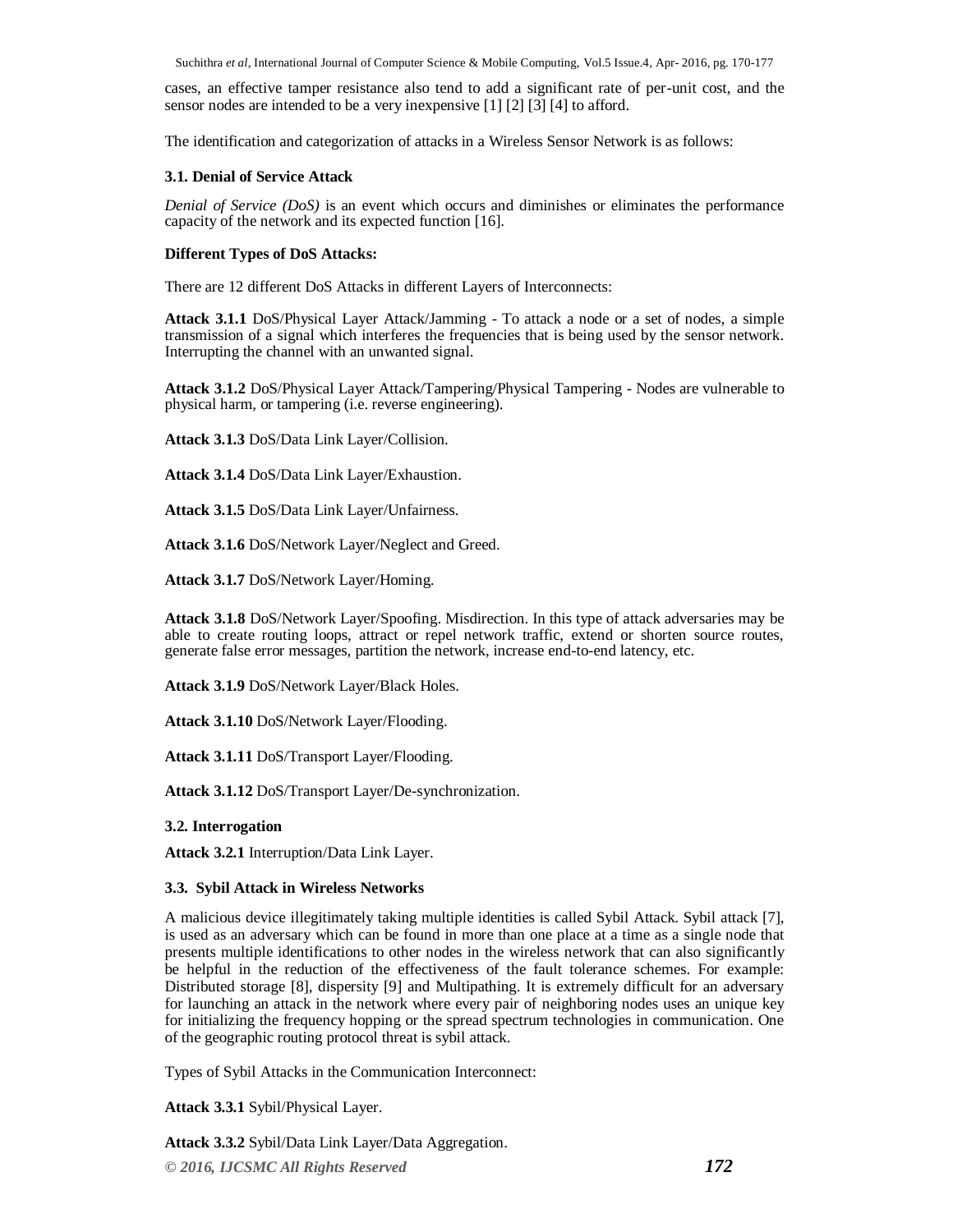#### **Attack 3.3.3** Sybil/Data Link Layer/Voting.

#### **Attack 3.3.4** Sybil/Network Layer.

#### **3.4. Wormhole Attack**

A wormhole attack [10], is an adversary tunneling of messages that are received in the part of the network over a low latency link which replays them at a different part. An unauthorized node is situated close to the base station where they are completely disrupted and routed by creating a well-placed wormhole. An unauthorized node could convince other nodes who would normally be multiple hops from the base station from one or two hops away via the wormhole. This process can create a sinkhole: where the unauthorized node on the other side of the wormhole artificially provides a high-quality route to the base station, where it potentially stop all traffic in the surrounding area where alternate routes are significantly less attractive and powerful.

**Attack 3.4.1** Wormhole/Network Layer. For example: A routing attack is possible in an adversary network node of a shorter, or zero, path to the base station which can disrupt the network.

#### **3.5. Black hole Attack**

Blackhole attacks are typically done by making a compromised node look attractive to the surrounding nodes with respect to the routing algorithm that is employed in the communicative network which lures all the traffic from a particular area through a compromised node, by creating a metaskeptical sinkhole with the adversary at the center.

**Attack 3.5.1** Sinkhole/Network Layer.

#### **3.6. Manipulating Routing Information**

**Attack 3.6.1** Manipulating Routing Information/Network Layer.

#### **3.7. Selective Forwarding Attack**

A selective forwarding attack, do have a malicious nodes which behaves like a black hole and do refuse to send messages and drop them, assuring that the sent messges have not propagated any further. In some cases, an attacker can run the risks where the neighboring nodes would conclude that the sender has failed to seek another route.

**Attack 3.7.1** Selective Forwarding/Network Layer.

#### **3.8. Hello Flood Attack**

Many protocols employed in network security require nodes to be broadcasted HELLO packets to announce them to their neighbors, A neighbor node may send HELLO to other nodes but this may even cause a flood of packets to be transferred along with the data packets. This usually happens interrupts the working of the network layer.

**Attack 3.8.1** Hello Flood/Network Layer.

#### **3.9. Acknowledgement Spoofing Attack**

Network routing algorithms rely on implicit or explicit link layer acknowledgements. The receiving end of the network usually acknowledges the sender regarding the receiving of the packets. But too much acknowledgement messages from th receiver end may create a terrific traffic in the network.

**Attack 3.9.1** Acknowledgement spoofing.

#### **3.10. Cloning**

**Attack 3.10.1** Cloning/Application Layer.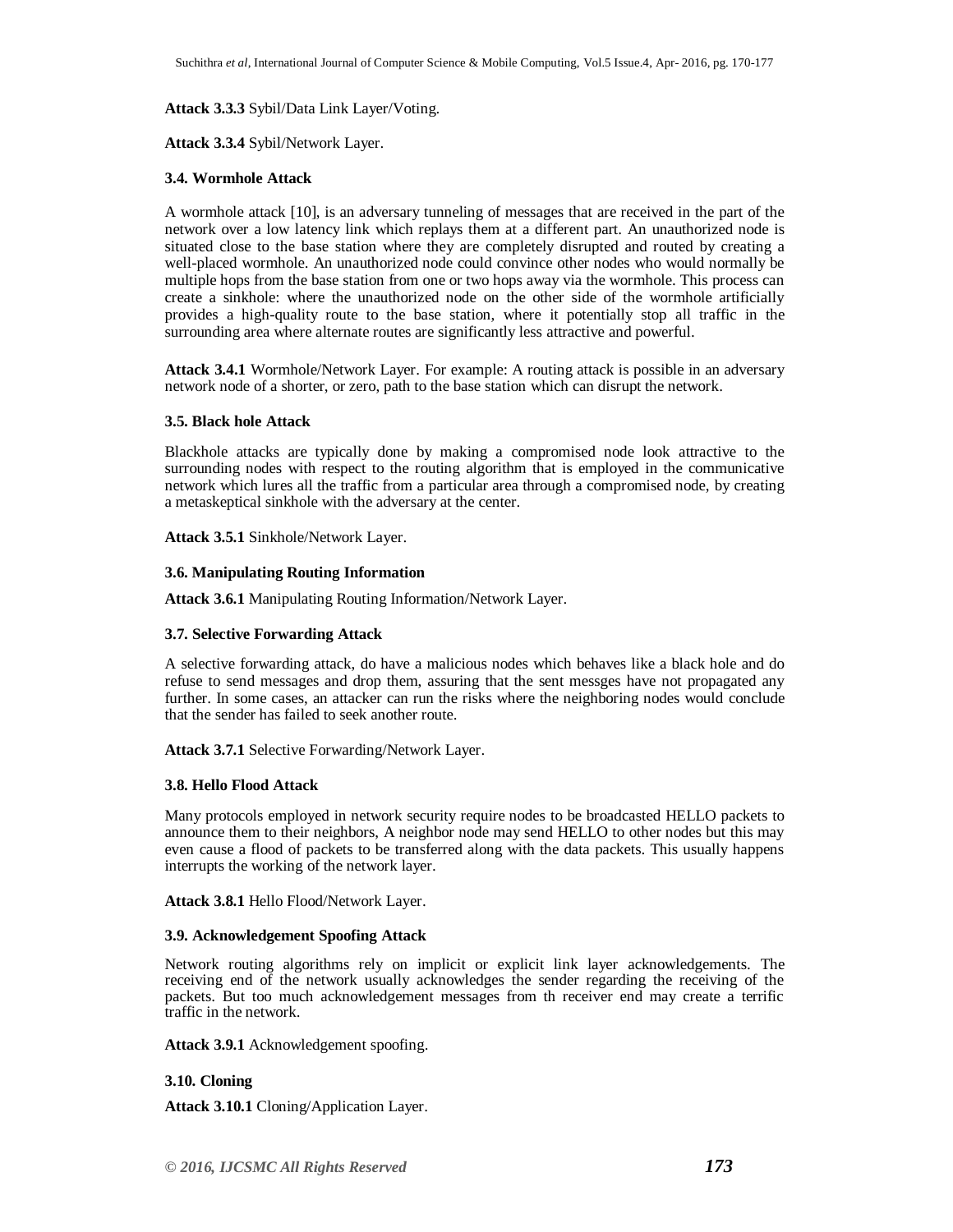Suchithra *et al*, International Journal of Computer Science & Mobile Computing, Vol.5 Issue.4, Apr- 2016, pg. 170-177

#### **3.11. Impersonation**

**Attack 3.11.1** Node Replication. Also called Multiple Identity, Impersonation. An attacker seeks a node, tries to replicate the node, and impersonates as the node and tries to communicate with the other nodes as the original one.

# **3.12. Eavesdropping**

**Attack 3.12.1** Monitor and eavesdropping. Also called confidentiality. Attacker tries to listen the conversation and tries to find out the pattern of the communication such that the attacker can discover the confidential data.

#### **3.13. Traffic Analysis**

**Attack 3.13.1** Traffic Analyses. Analysing the traffic that passes through the network and the attacker finds out the which node is being flooded with the messages, so that the attacker tries to extract the information from the flooded node.

## **3.14. Mote Class**

Also called Insider Attacks. The attacker environment has authorized and unauthorized nodes. Authorized nodes help in supporting the unauthorized nodes in getting involved in the data transfer in the communicative network. Usually virus and Trojan programs are used in suffocating the data transfer nodes and increasing the bandwidth of the network traffic between the communicative nodes.

**Attack 3.14.1** Mote-class/Control of Sensor Node. Malicious programs, access cryptographic keys.

# **Protocols which are affected by Attacks:**

- Key Management.
- Reputation Assignment Scheme.
- Data Aggregation.
- Time Synchronization.
- Intrusion Detection Systems.

# **IV. COUNTER MEASURES**

Some of the counter measures are as follows:

#### **4.1. Outsider attacks and link layer security**

The majority cases of outsider attacks are against sensor network routing protocols which can be prevented by a simple link layer encryption and the authentication is done using a globally shared key. The major classes of attacks are not countered by the link layer encryption and the authentication mechanisms which are peculiarly designed for wormhole attacks and HELLO flood attacks. Although duplicatory actions may be prevented from joining the network, but nothing prevents the attacker from using wormhole attacks.

Link layer security mechanisms are used globally - a shared key is completely ineffective in the presence of insider attacks. Insiders could attack the network by spoofing or by injecting malicious program routing information, creating sinkholes, selectively forwarding packets, also using the Sybil attack, and by broadcasting HELLO floods. The most sophisticated defense mechanisms are needed for providing reasonable protection against the wormholes and the insider attacks.

#### **4.2. The Sybil attacks**

An insider cannot be prevented from participating in the network, but the attacker can be an outsider. Verification of the insider should be strictly followed i.e., unauthorized access by the participant should be strictly prohibited. Now, by the prevention of the insider, the insider cannot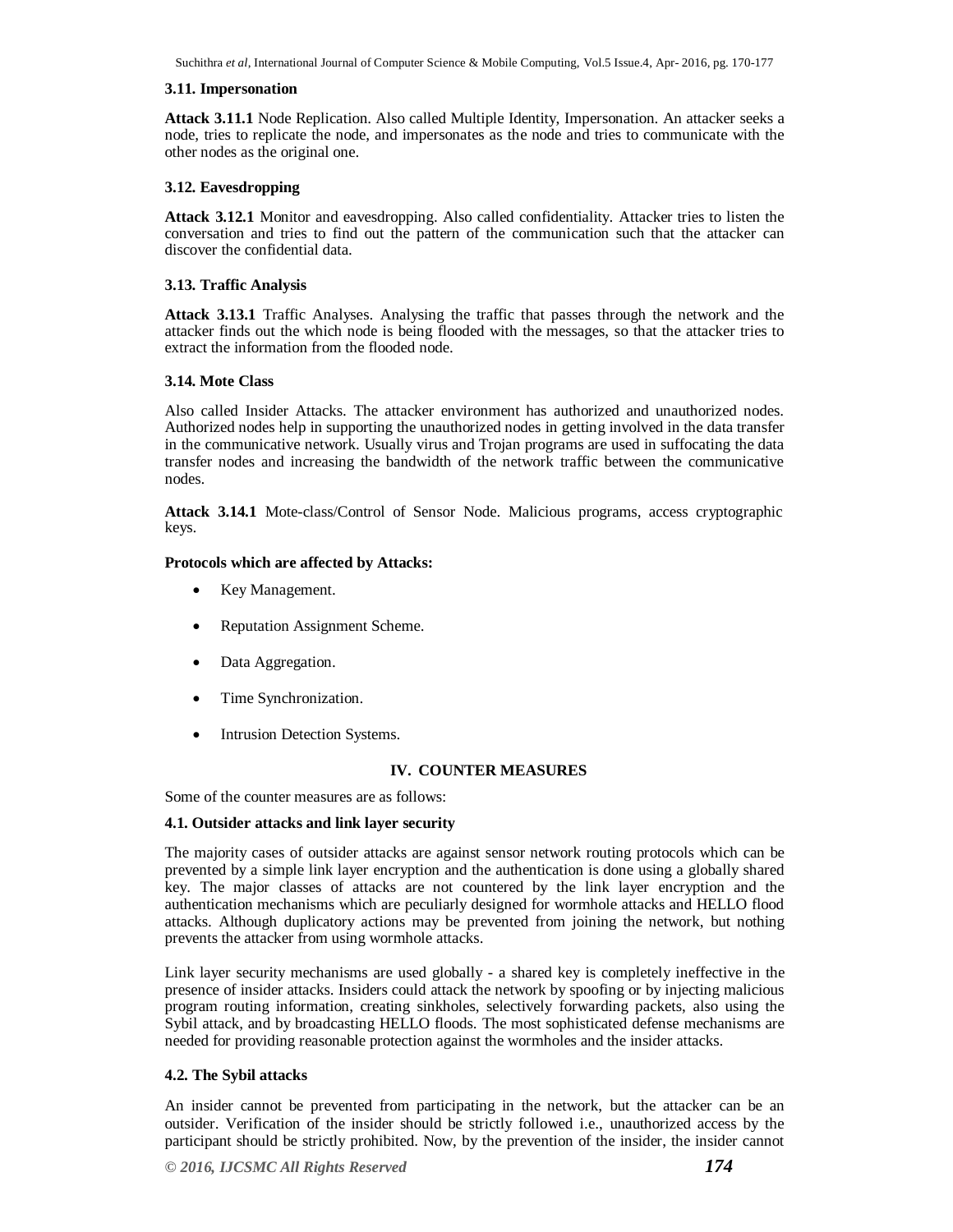include or support the outsider who might be the attacker of the ensuing network.

#### **4.3. HELLO flood attacks**

The simplest defense against the HELLO flood attacks is to verify the bidirectionality of the link before taking a meaningful action based which is on a message that is received over that link. The identity verification protocol is much sufficient to prevent HELLO flood attacks..

#### **4.4. Wormhole and Sinkhole attacks**

Wormhole and sinkhole attacks are difficult to defend against, especially when the two nodes are under combination. Wormholes are hard to detect because they are private and out-of-band channel which are invisible in the underlying sensor network.

Sinkholes are another attacks which are difficult to defend against the protocols which are used in adverting the information such as remaining energy or providing an estimate of an end-to-end reliable communication for constructing a routing topology. A technique for detecting wormhole attacks is presented completely in [10], but this also requires an extremely very tight time and acknowledgement synchronization and is much infeasible for much wireless sensor networks. Because, these are extremely difficult to redesign the existing protocols with defensive mechanisms which are against these attacks, one such best solution is to carefully design a routing protocol which provides both the hole (wormholes and sinkholes) attacks meaningless.

#### **4.5. Authenticated broadcast and flooding**

When the base stations trustworthy, duplications of nodes will not be able to spoof, broadcast or flood messages from any of the base stations. This requirement needs some level of asymmetry: every node in the network can be potentially duplicated or compromised, no node would be able to spoof messages from the base stations, yet every node should be able to verify them. Authenticated broadcasting is useful for localized node interactions between node stations. Many protocols usually require nodes to broadcast HELLO messages to their neighbors. These messages should also be authenticated and is so impossible to spoof. So many proposals are proposed for authenticated broadcast which are intended for the use in a more conventional setting which involves either the use digital signatures and/or have packet overhead which well exceeds the length of typical sensor network packet. TESLA [12], a protocol proposed is very efficient, authenticated broadcasting technique and flooding which uses only symmetric key cryptography and also requires minimal packet overhead. SPIN [13] and other gossiping algorithms [14], [15] are the other techniques which are to reduce the messaging costs and collisions which are still achieve with robust probabilistic dissemination of messages send to every node in the wireless network.

#### **4.6. Threats and countermeasures - OSI Layer wise**

In this section, we are to discuss about some of the known threats and its countermeasures that are to be classified in the different OSI layers.

*Physical Layer:* In the below Table, we describe the Threats & Countermeasures of Wireless Sensor Network in the Physical Layer.

> **Table 1** Threats & Countermeasures of Wireless Sensor Network in the Physical Layer

| <b>Threat</b><br>Interference | <b>Countermeasure</b><br>Channel hopping and Blacklisting |
|-------------------------------|-----------------------------------------------------------|
| Jamming                       | Channel hopping and Blacklisting                          |
| Sybil                         | Physical Protection of devices                            |
| Tampering                     | Protection and Changing of key                            |

*Data-link Layer:* In the below Table, we describe the Threats & Countermeasures of Wireless Sensor Network in the Data-Link Layer.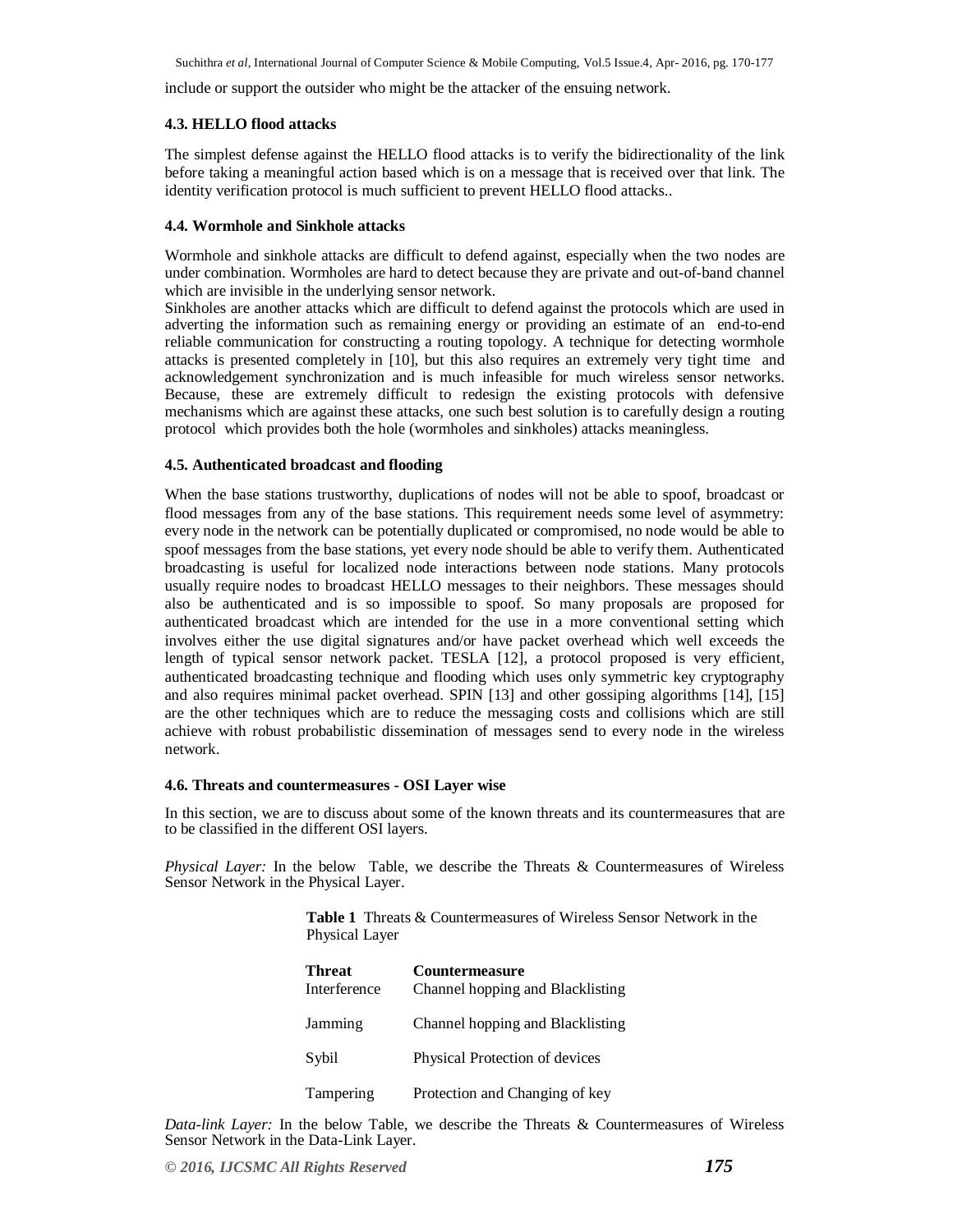| <b>Table 2 Data-link Layer Threats and Countermeasures</b> |                                                                                               |  |
|------------------------------------------------------------|-----------------------------------------------------------------------------------------------|--|
| <b>Threat</b>                                              | <b>Countermeasure</b>                                                                         |  |
| Collision                                                  | CRC and Time diversity                                                                        |  |
| Exhaustion                                                 | Protection of Network ID and the other information that is required for<br>joining the device |  |
| Spoofing                                                   | Using different paths for re-sending the message                                              |  |
| Sybil                                                      | Regularly changing the key                                                                    |  |
| De-synchronization                                         | Using different neighbours for the time synchronization                                       |  |
| Traffic analysis                                           | Sending a dummy packet in the quite hours; and regular monitoring<br>the WSN network          |  |
| Eavesdropping                                              | Key which protects DLPDU from the Eavesdropper                                                |  |
|                                                            |                                                                                               |  |

*Network Layer:* In the below Table, we describe the Threats & Countermeasures of Wireless Sensor Network in the Network Layer.

| <b>Table 3 Network Layer Threats and Countermeasures</b><br><b>Countermeasure</b><br><b>Threat</b> |                                                                                                                                                                                   |  |
|----------------------------------------------------------------------------------------------------|-----------------------------------------------------------------------------------------------------------------------------------------------------------------------------------|--|
| Wormhole                                                                                           | Physical monitoring of the Field devices and regular monitoring of<br>the network which is done using Source Routing method. Monitoring<br>system may use Packet Leach techniques |  |
| Selective forwarding                                                                               | Regular network monitoring (using Source Routing)                                                                                                                                 |  |
| DoS                                                                                                | Protection of the network specific data like Network ID etc. Physical<br>protection and inspection of the network.                                                                |  |
| Sybil                                                                                              | Resetting of devices and changing of the session keys.                                                                                                                            |  |
| <b>Traffic Analysis</b>                                                                            | Sending a dummy packet in quite hours; and regularly monitoring<br>the WSN network.                                                                                               |  |
| Eavesdropping                                                                                      | Session keys protect NPDU from Eavesdroppers.                                                                                                                                     |  |

# **V. CONCLUSION**

The security in Wireless Sensor Network plays an important role in the acceptance and use of sensor networks. In acuteness, a product of Wireless Sensor Network in the industry will not get its ensured acceptance until and unless there is a fool proof security to the network. In this paper, we have made all the possibilities of threat analysis which may occur to the Wireless Sensor Network and also have suggested some counter measures along with the further implementation to the advancement that is Smart Grid Technology. The Link layer encryption and authentication mechanisms are a reasonable approximation of defense which is against the remote class outsiders, it is to be considered and noted that cryptographical methods are not enough to defend the laptopclass adversaries and insiders: most careful and precautious protocol implementation is needed.